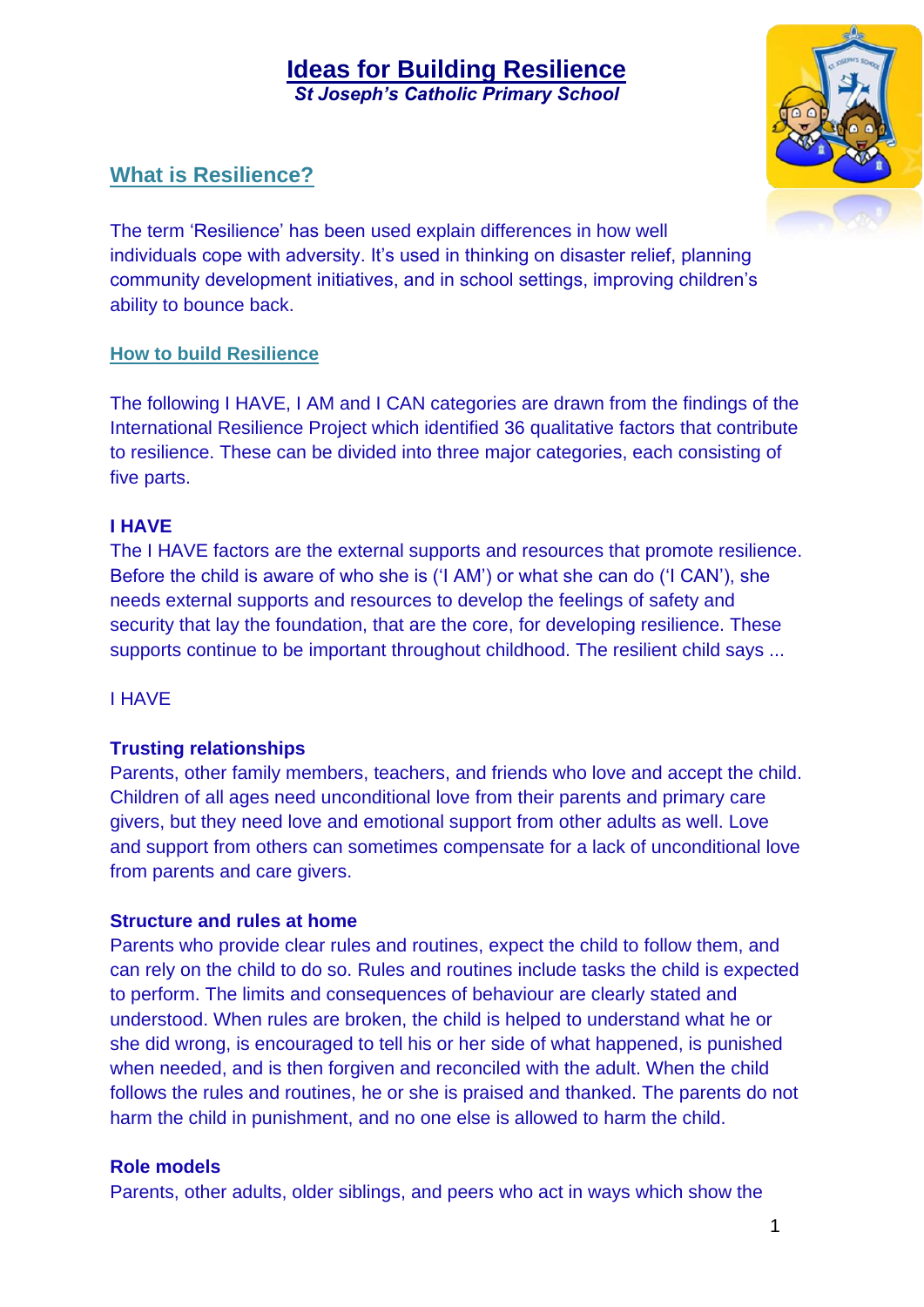child desired and acceptable behaviour, both within the family and toward outsiders. These people demonstrate how to do things, such as dress or ask for information, and encourage the child to imitate them. They are also models of morality and may introduce the child to the customs of their religion.



### **Encouragement to be autonomous**

Adults, especially parents, who encourage the child to do things on her own and to seek help as needed, help the child to be autonomous. They praise the child when he or she shows initiative and autonomy, and help the child, perhaps through practice or conversation, to do things independently. Adults are aware of the child's temperament, as well as their own, so they can adjust the speed and degree to which they encourage autonomy in their child.

### **Access to health, education, welfare, and security services**

The child, independently or through the family, can rely on consistent services to meet the needs the family cannot fulfil – hospitals and doctors, schools and teachers, social services and police and fire protection, or the equivalent of these services.

## **I AM**

The I AM factors are the child's internal, personal strengths. These are feelings, attitudes, and beliefs within the child. The resilient child says ... I AM

## **Lovable and my temperament is appealing**

The child is aware that people like and love him or her. The child does endearing things for others that help make him or her lovable. The child is sensitive to the moods of others and knows what to expect from them. The child strikes an appropriate balance between exuberance and quietness when responding to others.

## **Loving, empathic, and altruistic**

The child loves other people and expresses that love in many ways. He or she cares about what happens to others and expresses that caring through actions and words. The child feels the discomfort and suffering of others and wants to do something to stop or share the suffering or to give comfort.

## **Proud of myself**

The child knows he or she is an important person and feels proud of who he or she is and what he or she can do and achieve. The child does not let others belittle or degrade him or her. When the child has problems in life, confidence and self-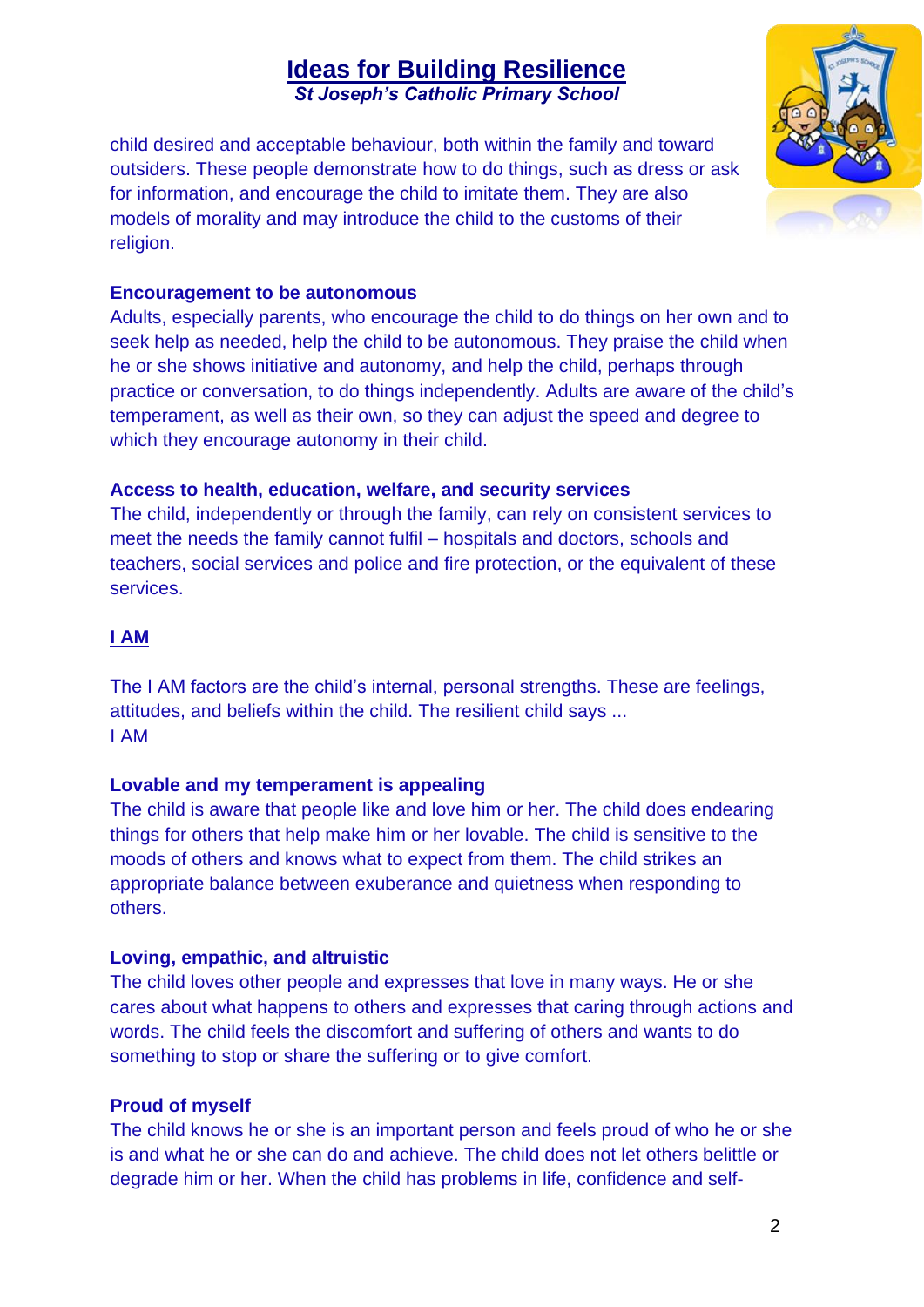esteem help sustain him or her.

#### **Autonomous and responsible**

The child can do things on his or her own and accept the consequences of the behaviour. There is the feeling that what he or she does makes a difference in how things develop and the child accepts that responsibility. The child understands the limits of his or her control over events and recognizes when others are responsible.

### **Filled with hope, faith, and trust**

The child believes that there is hope for him or her and that there are people and institutions that can be trusted. The child feels a sense of right and wrong, believes right will win, and wants to contribute to this. The child has confidence and faith in morality and goodness, and may express this as a belief in God or higher spiritual being.

### **I CAN**

The I CAN factors are the child's social and interpersonal skills. Children learn these skills by interacting with others and from those who teach them. The resilient child says ...

I CAN

### **Communicate**

The child is able to express thoughts and feelings to others. He or she can listen to what others are saying and be aware of what they are feeling. The child can reconcile differences and is able to understand and act on the results of the communication.

### **Problem solve**

The child can assess the nature and scope of a problem, what he or she needs to do to resolve it, and what help is needed from others. The child can negotiate solutions with others and may find creative or humorous solutions. He or she has the persistence to stay with a problem until it is indeed solved.

### **Manage my feelings and impulses**

The child can recognize his or her feelings, give the emotions names, and express them in words and behaviour that do not violate the feelings and rights of others or of himself or herself. The child can also manage the impulse to hit, run away, damage property, or behave otherwise in a harmful manner.

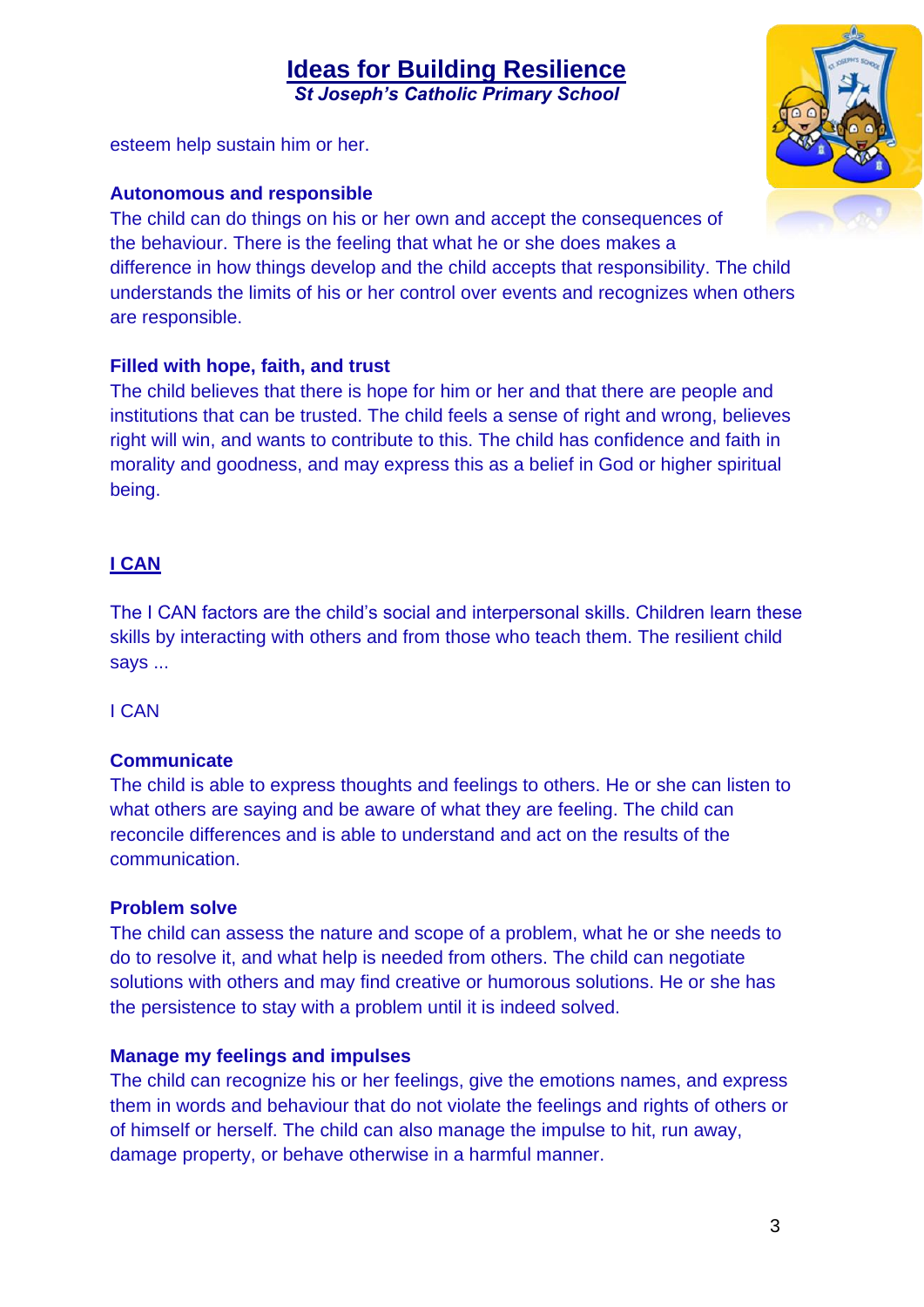#### **Gauge the temperament of myself and others**

The child has insight into his or her own temperament (how active, impulsive, and risk-taking or quiet, reflective, and cautious he or she is, for example) and, also, into the temperament of others. This helps the child know how fast to move into action, how much time is needed to communicate, and how much he or she can accomplish in various situations.

#### **Seek trusting relationships**

The child can find someone – a parent, teacher, other adult, or same-age friend – to ask for help, to share feelings and concerns, to explore ways to solve personal and interpersonal problems, or to discuss conflicts in the family.

Each of the I HAVE, I AM, and I CAN factors suggests numerous actions children and their care givers can take to promote resilience. No one child or parent will use the entire pool of resilience factors, nor need they. Some use many; others use few. However, the larger the pool of possibilities before them, the more options children, parents, and care givers have and the more flexible they can be in selecting appropriate responses to a given situation.

#### **Checklist For Children**

The following items were used in the International Resilience Project as a checklist for perceptions of resilience in children.

- The child has someone who loves him/her totally (unconditionally).
- The child has an older person outside the home she/he can tell about problems and feelings.
- The child is praised for doing things on his/her own.
- The child can count on her/his family being there when needed.
- The child knows someone he/she wants to be like.
- The child believes things will turn out all right.
- The child does endearing things that make people like her/him.
- The child believes in a power greater than seen.
- The child is willing to try new things.
- The child likes to achieve in what he/she does.
- The child feels that what she/he does makes a difference in how things come out.
- The child likes himself/herself.
- The child can focus on a task and stay with it.
- The child has a sense of humour.
- The child makes plans to do thing

The above has been taken from the International Resilience Project. For further

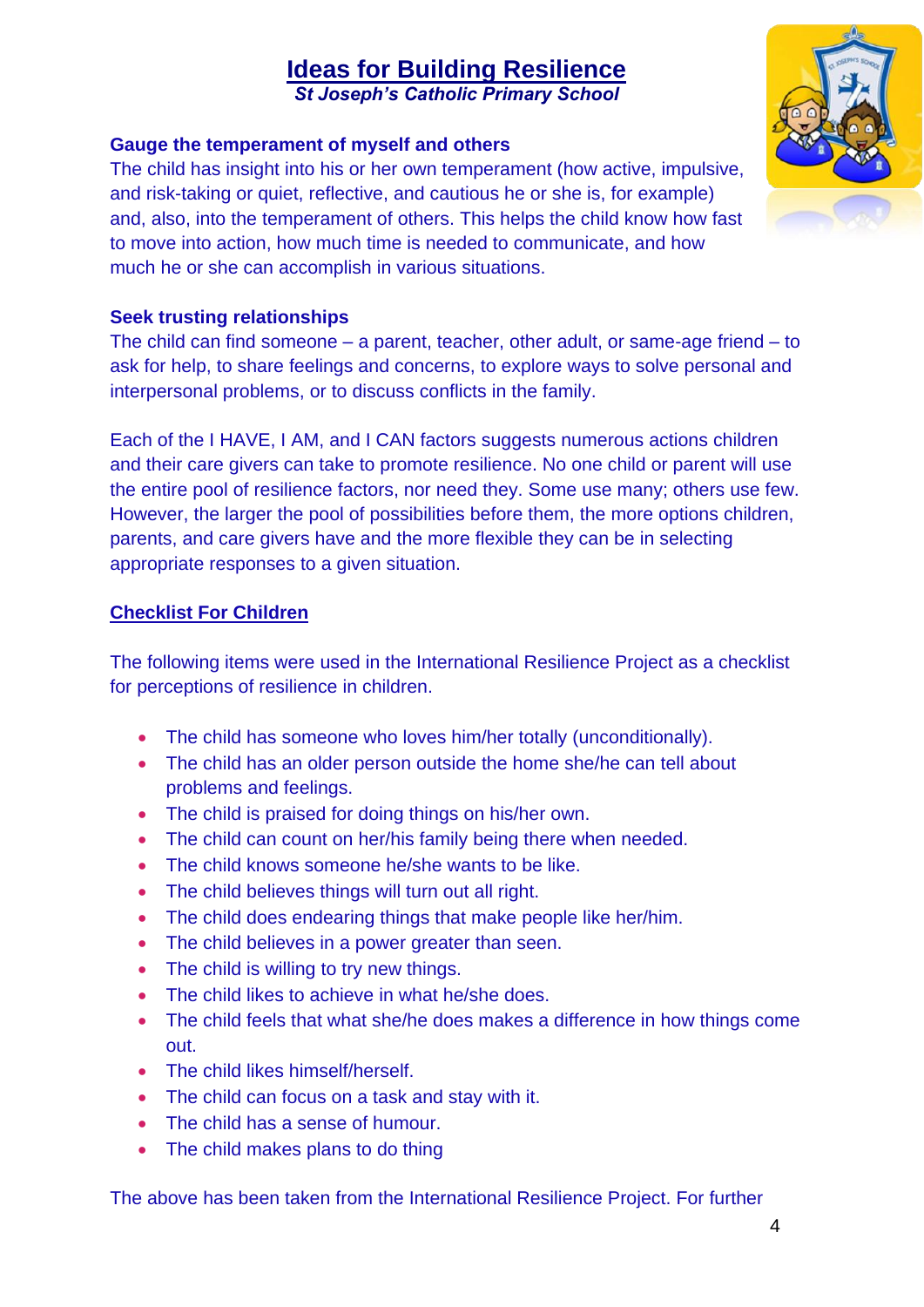information the full report can be found at:

<http://www.bibalex.org/search4dev/files/283337/115519.pdf> Also see Boing Boing: http://www.boingboing.org.uk/